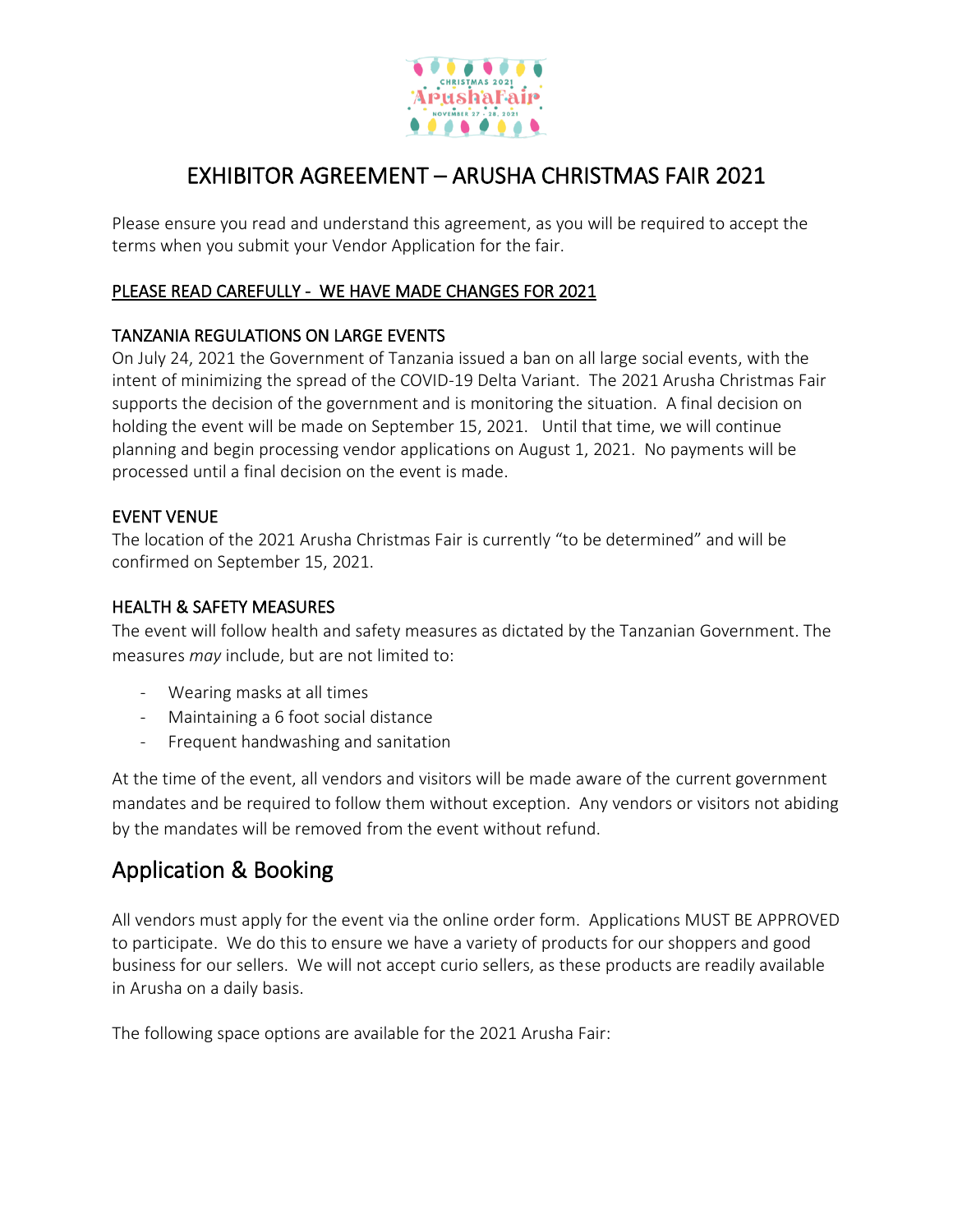

#### ARTISTS & DESIGNERS

## HALF TENT (15ft x 10 ft / 4.5m x 3m) – \$250 USD

Price includes: 2 tables, 2 chairs, 2 vendor passes

### FULL TENT (15ft x 20ft / 4.5m x 6m) – \$375 USD

Price includes: 4 tables, 4 chairs, 4 vendor passes

### ELECTRICITY add on - \$50

Electricity available in artist and NGO spaces for an additional fee.

## FOOD STALL + ELECTRICITY (size based upon type of food & beverage) - \$325 USD

Price includes: 1-2 buffet tables (depending upon size needed), 4 chairs, 4 vendor passes, one electricity hook up. Please bring your own power strip. NO ELECTRIC FRYERS OR CANDY FLOSS MACHINES ALLOWED. Food stall vendors are not allowed to sell liquor or beer without special permission, as these sales are reserved for sponsors. If you would like to sell soda or water, you will be required to only sell a sponsor brand.

#### CORPORATE SPONSORSHIPS

#### BANNER ONLY - \$300

Includes prominent placement of company banner on the fair grounds.

#### SELF CONTAINED EXHIBITION SPACE - \$600

Uncovered space outside of the tents, ideal for smaller vehicle or equipment displays. Includes logo placement on website, social media and event program.

#### HALF TENT - \$1000

Includes logo placement on website, social media, event program, event poster. Payment may be made in full as a cash contribution OR \$250 contribution plus \$750 in services or in-kind donation of supplies needed for operating the event.

#### FULL TENT - \$1500

Includes logo placement on website, social media, event program, event poster, road banners and billboard. Payment may be made in full as a cash contribution OR \$375 contribution plus \$1125 in services or in-kind donation of supplies needed for operating the event.

#### Please note that prices are inclusive of 18% VAT.

Exhibitors must be registered, approved and paid in full to receive a tent assignment and listing on the website, social media, and print materials. If your payment has not been received by the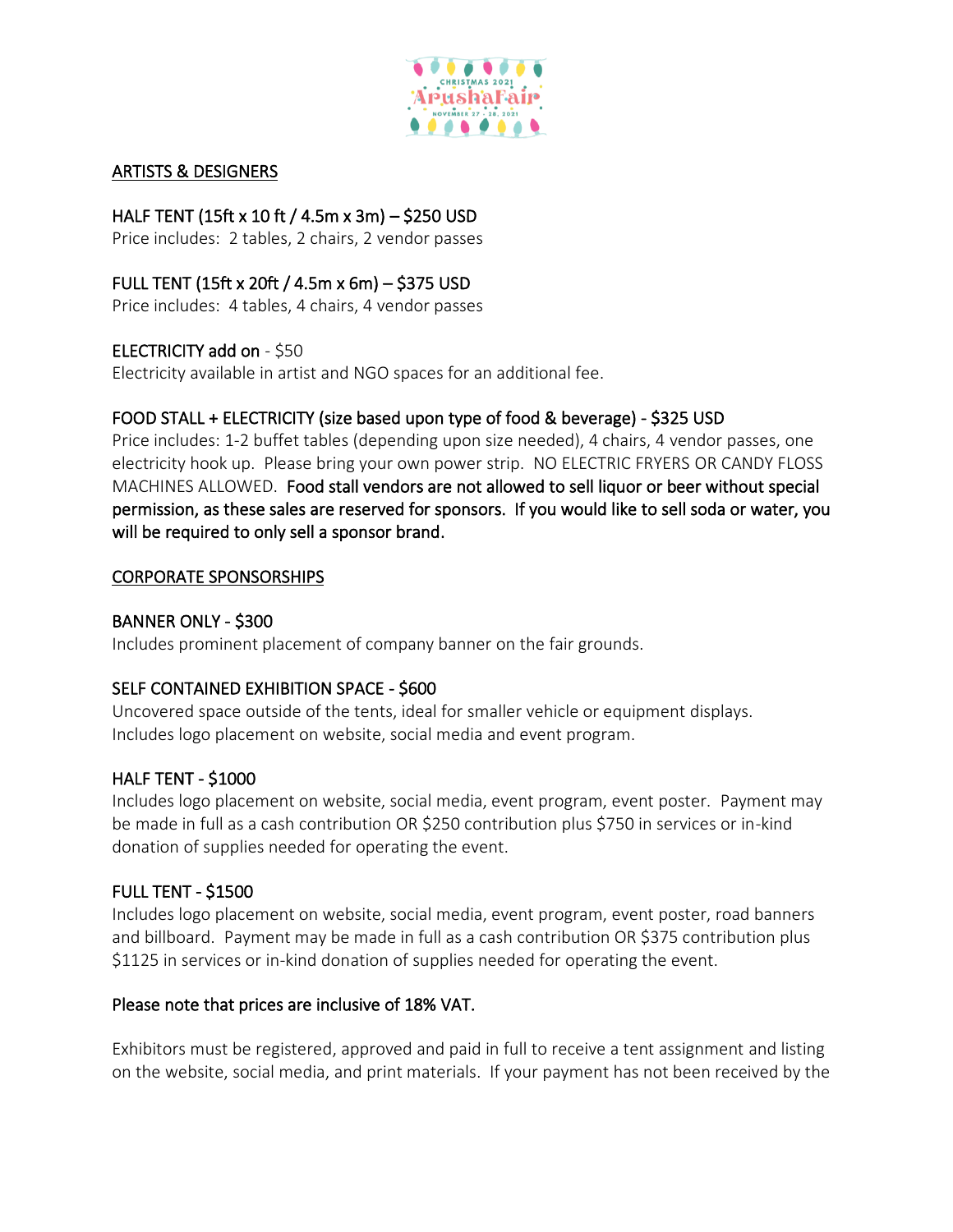

due date, your space will be reallocated to an exhibitor from our Wait List. Tents are assigned on a first pay basis.

Additional arm bands may be purchased for your staff during set-up for 5,000 TSH/day/person.

# Payment

### Payments may be made in one of the following ways, no later than October 15, 2021:

*DO NOT send any payments until you have received a confirmation of acceptance on your fair application.*

- ONLINE VIA PESA PAL (PREFERRED)
- WIRE TRANSFER
- BANK TRANSFER
- PAY PAL

Based upon the payment type selected, you will receive the appropriate invoice and be required to pay prior to receiving a tent assignment. *INTERNATIONAL VENDORS - You will be required to pay within the terms outlined above. You will no longer be able to pay at set-up. All payments must be received prior to the event.*

Payments will be invoiced and receipted by Schwari Ltd. Digital receipts will be sent via email at the time of payment. Original receipts will be distributed on November 27 when you arrive onsite for setup.

No refunds for vendor cancellation.

## Non-Tanzanian Exhibitors

If you are traveling from outside of Tanzania, please ensure you are familiar with the customs processes and fees for importing your goods into the country. You must leave your host country with enough funds to both handle the export of your goods as well as pay your travel expenses and business permits. The fair will not be responsible for any unforeseen fees you may encounter. Please account for the required check-in deadline of 12:00pm (Noon) on November 26 when planning your travel. Any vendors not checked-in by that time will lose their booth space to an applicant on our Wait List.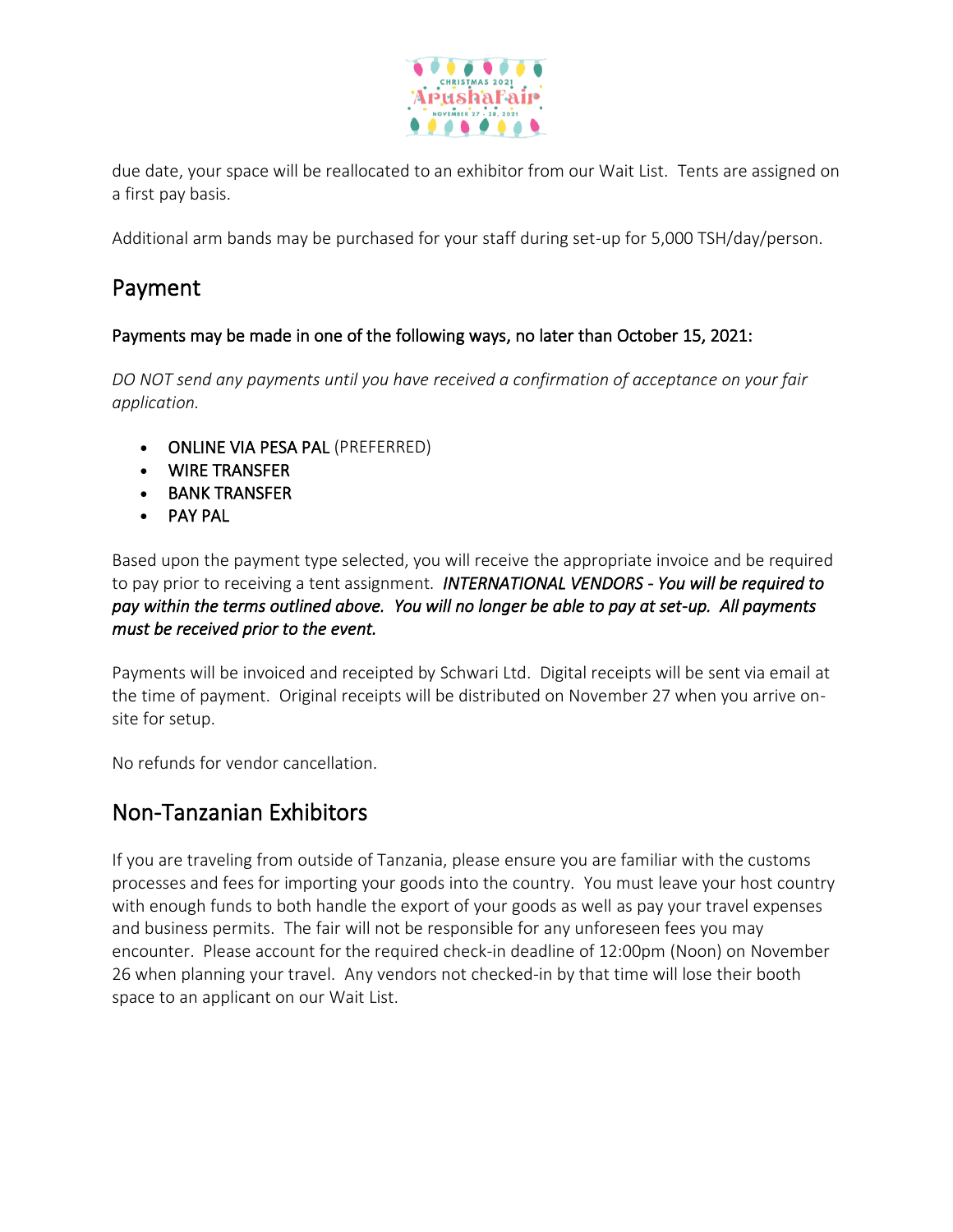

# Check-in & Set-up

Exhibitors will be required to check in and set up stalls on November 26 from 10:00 am – 3:00 pm. At this time, you will be given your tent assignment, TRA receipt and vendor arm bands for admittance during the fair. *Do not begin unloading and setting up your tent until AFTER you have checked in and registered at the INFORMATION BOOTH.* 

Stall holders are encouraged to donate a small item from their booth as a prize for the charity raffle.

Mkokoteni's will be provided to assist you in hauling goods and equipment to tents.

Please ensure you bring a tarpaulin to cover the items in your tent in the chance of rain.

Security will be provided overnight in the exhibition area.

# During the Event

The Arusha Fair will consist of approximately 130 exhibitors, with food, a children's area, and Father Christmas, and an after party on Saturday night. The business hours of the fair are as follows:

Saturday, November 27th: 10:00 am – 5:00 pm

Sunday, November 28th: 10:00 am – 5:00 pm

All stalls must be set up and open for business during these hours.

Sunday tends to be slower in the morning with larger foot traffic in the late afternoon. All exhibitors must be packed up and moved off the premise no later than 6:00pm.

On the evening of November 27th, from 5:00 pm until 10 pm, an outdoor party associated with the fair will be open to the public. Stalls will be closed and secured during this time, and we invite you to join us at the event.

RUBBISH – Trash bags will be available at the INFORMATION BOOTH. Please put all rubbish in this bag and into a bin at the end of each day.

COVER YOUR PRODUCTS in case of rain. The fair is not liable for any weather related damage to your belongings or products.